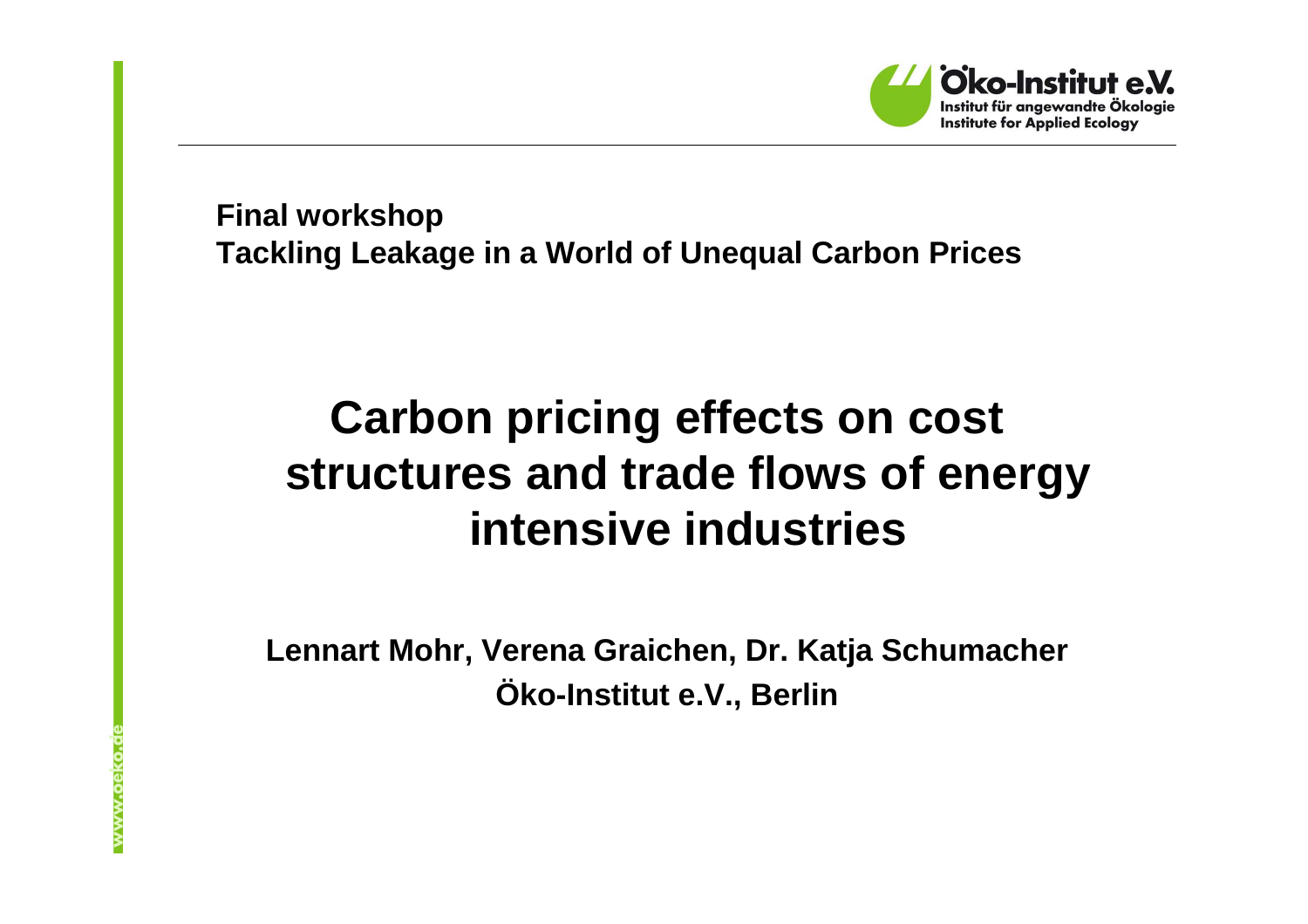

## **Carbon pricing effects on cost structures & trade flows of energy intensive industries**

- **1. Introduction**
- **2. Quantification of carbon pricing effects**
- **3. Quantification of exposure to international competition**
- **4. Analysis of cost structure**
- **5. Trade flow analysis**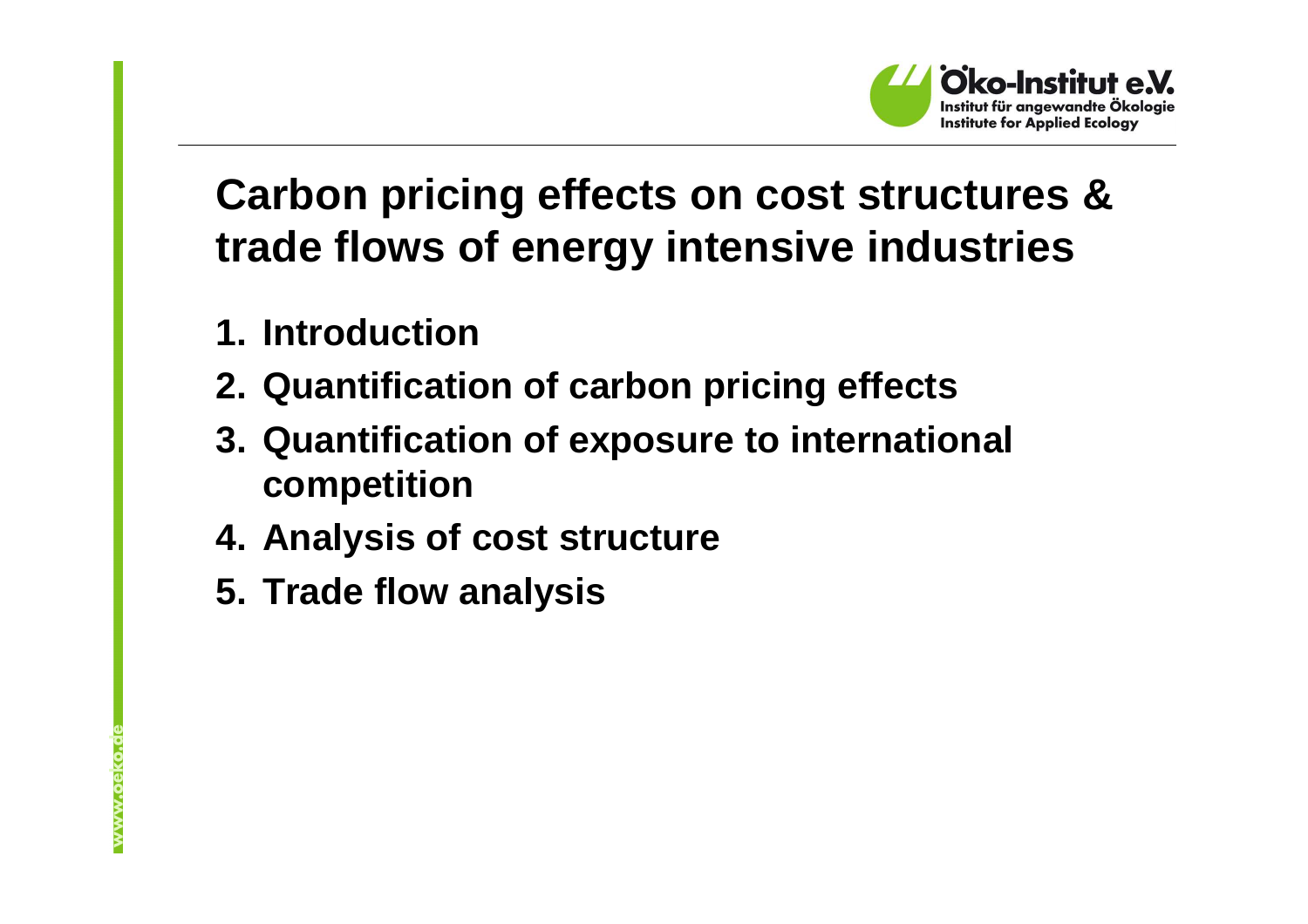

#### **1. Introduction (1/2)**

- - **EU Emissions Trading Scheme (ETS)**
	- - **Reflection of GHG emissions related costs**
		- **Direct and indirect costs**
	- - **Partial implementation of climate policy**
		- **Potential distortions in competitiveness**
		- **→ Carbon leakage**

www.oeko.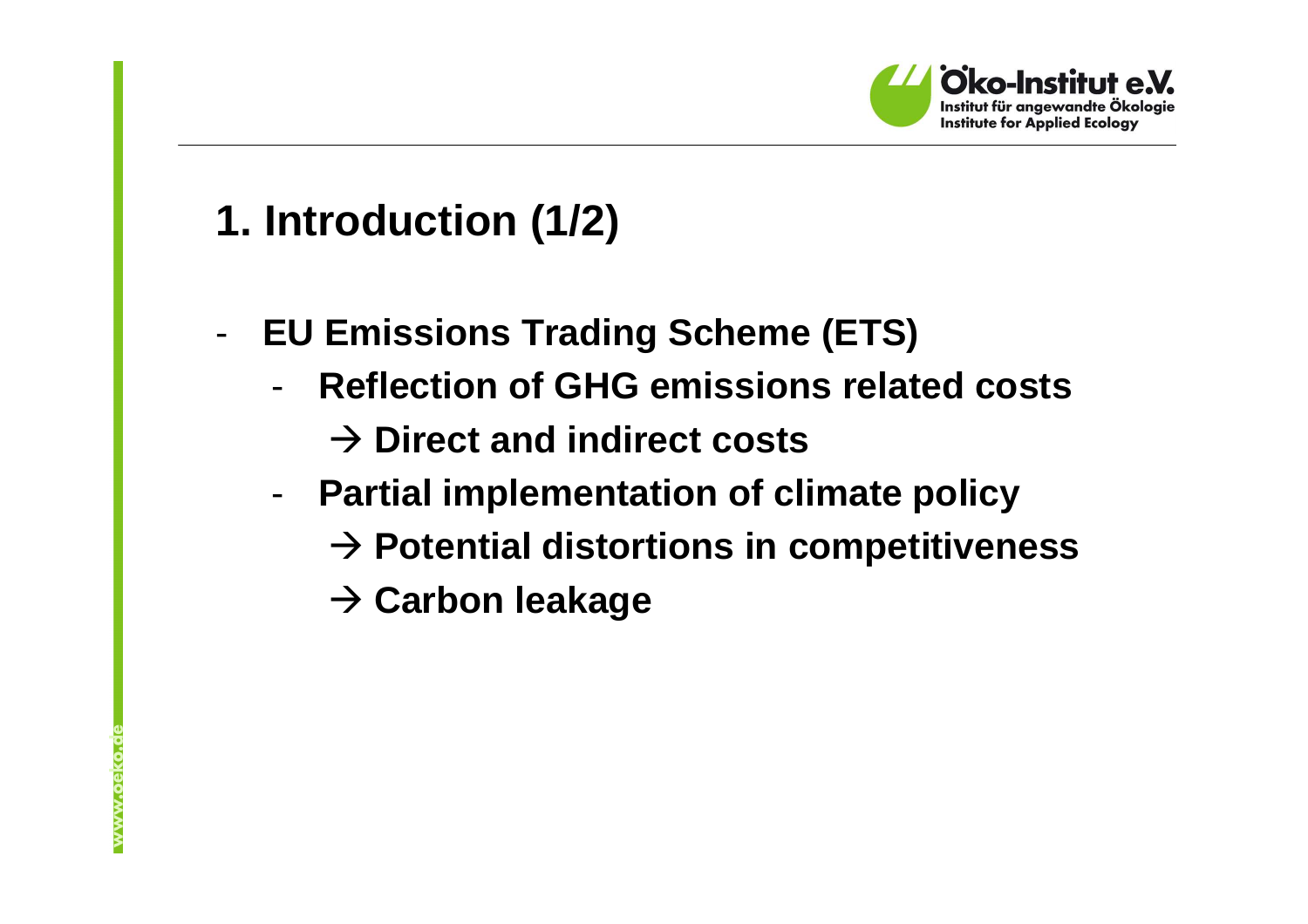

#### **1. Introduction (2/2)**

- - **Which sectors are affected?**
	- **a) Increases in direct or indirect costs**
	- **b) Ability for pass-through of additional costs**
	- **c) High exposure to international competition**
	- **d) Possibilities to reduce emissions or electricity consumption**
	- **e) Profit margins as potential indicator of longrun investment and/or relocation decisions**
	- **f) Effect of energy and climate policy outside the EU**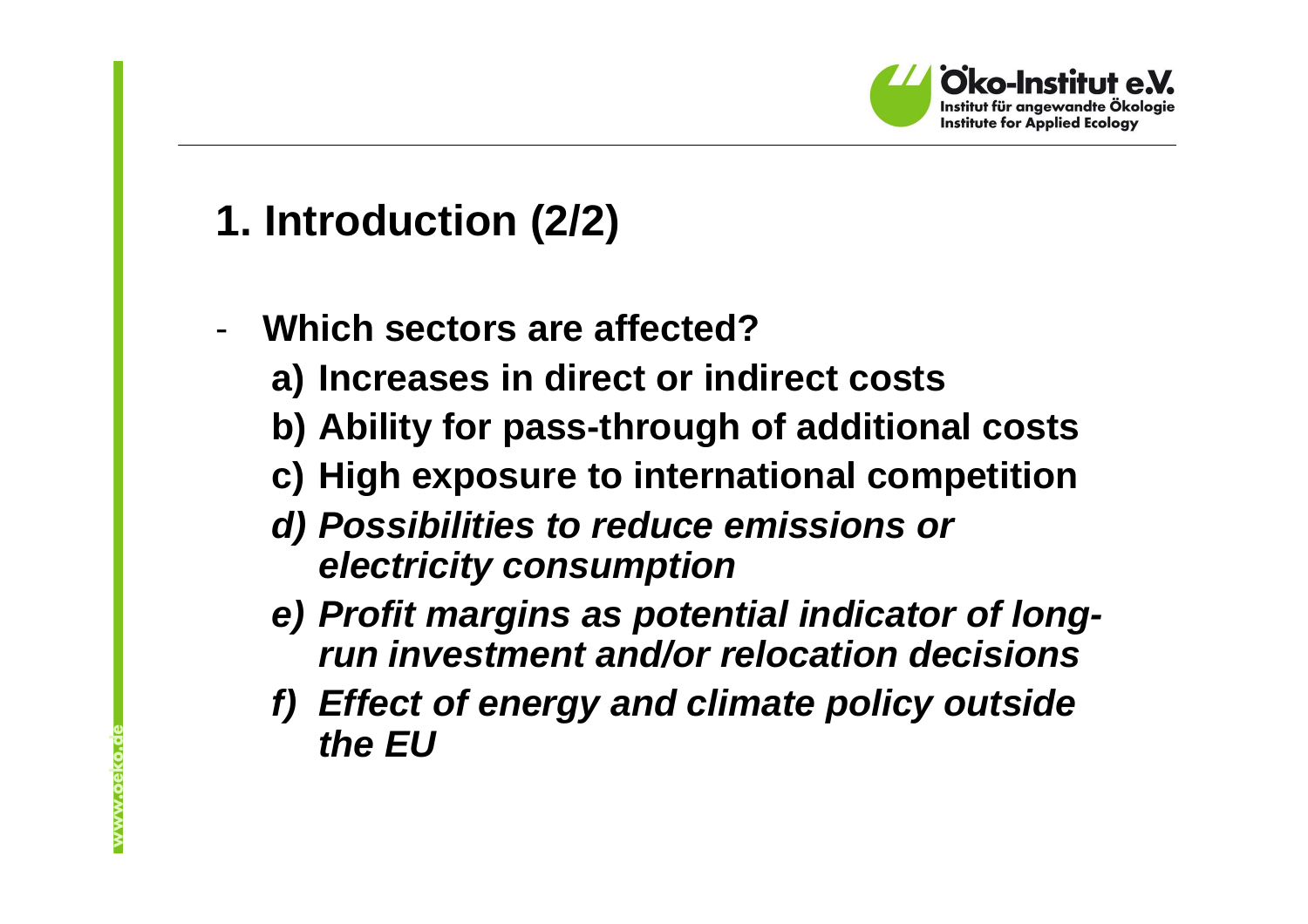

| <b>Study</b>                  | <b>Country</b>   | Disaggrega-<br>tion level                        | CO <sub>2</sub> price              | <b>Denominator</b>          | <b>Process</b><br>emis-<br>sions | Elec-<br>tricity |
|-------------------------------|------------------|--------------------------------------------------|------------------------------------|-----------------------------|----------------------------------|------------------|
| <b>Carbon Trust</b><br>(2004) | <b>UK</b>        | 2-3 digit<br><b>SIC</b>                          | EUR 20/t<br>CO <sub>2</sub>        | <b>GVA</b>                  | yes                              | yes              |
| Morgenstern et<br>al. (2004)  | <b>USA</b>       | 4 digit<br>SIC (USA)                             | $US$$ 1/t                          | <b>Total cost</b>           | no                               | yes              |
| WRI (2004)                    | <b>USA</b>       | 2 digit<br>SIC (USA)                             |                                    | <b>Final sales</b><br>value | yes                              | no               |
| Hourcade et al<br>(2008)      | <b>UK</b>        | 4 digit<br><b>SIC</b>                            | <b>EUR 20/t</b><br>CO <sub>2</sub> | <b>GVA</b>                  | yes                              | yes              |
| Graichen et al.<br>(2008)     | Ger-<br>many     | 4 digit<br><b>NACE</b>                           | <b>EUR 20/t</b><br>CO <sub>2</sub> | <b>GVA</b>                  | yes                              | yes              |
| de Bruyn et al.<br>(2008)     | Nether-<br>lands | 2-4 digit<br><b>SIC</b>                          | <b>EUR 20/t</b><br>CO <sub>2</sub> | <b>Total cost</b>           | yes                              | yes              |
| CITI (2008)                   | Austra-<br>lia   | Company<br>(ASX100)                              | A\$ 20/t CO2                       | Market Capi-<br>talisation  | yes                              | no               |
| Commission<br>Services (2008) | <b>EU-27</b>     | 8 digit (partly<br>aggregated)<br><b>PRODCOM</b> | <b>EUR 30/t</b><br>CO <sub>2</sub> | Product<br>price            | yes                              | yes              |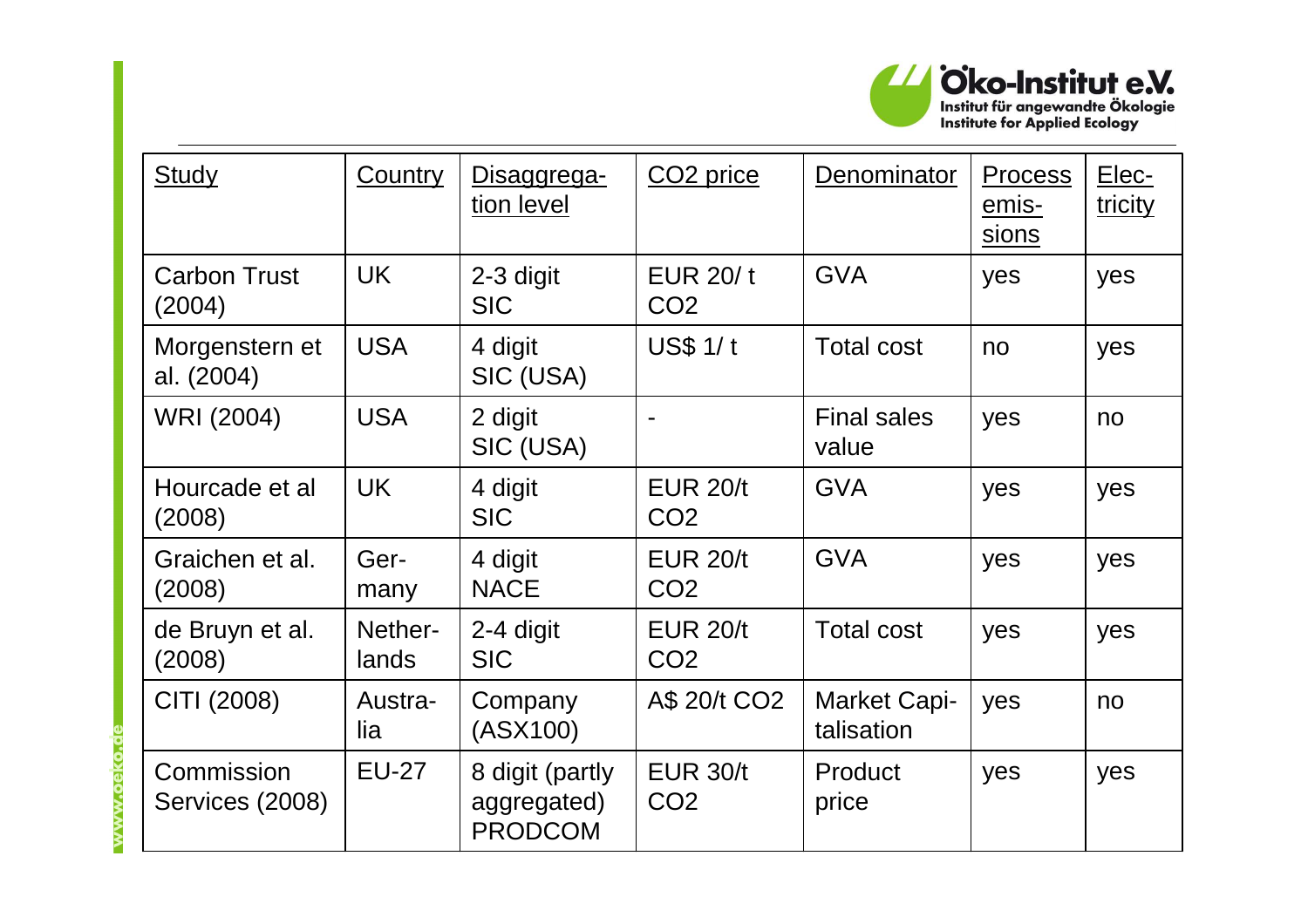

## **2. Quantification of carbon pricing effects**

**Concept of 'value at stake'**

**Sum of potential direct and indirect costs in relation to gross value added (GVA)**

-**Indirect costs:**

> **Electricity \* estimated pass-through of CO2purchased costs to electricity prices**

-**Direct costs:**

**emission intensity of production**

- **energy em.: fuel input \* em.factors**
- **process em.: based on data from the GHG inventory**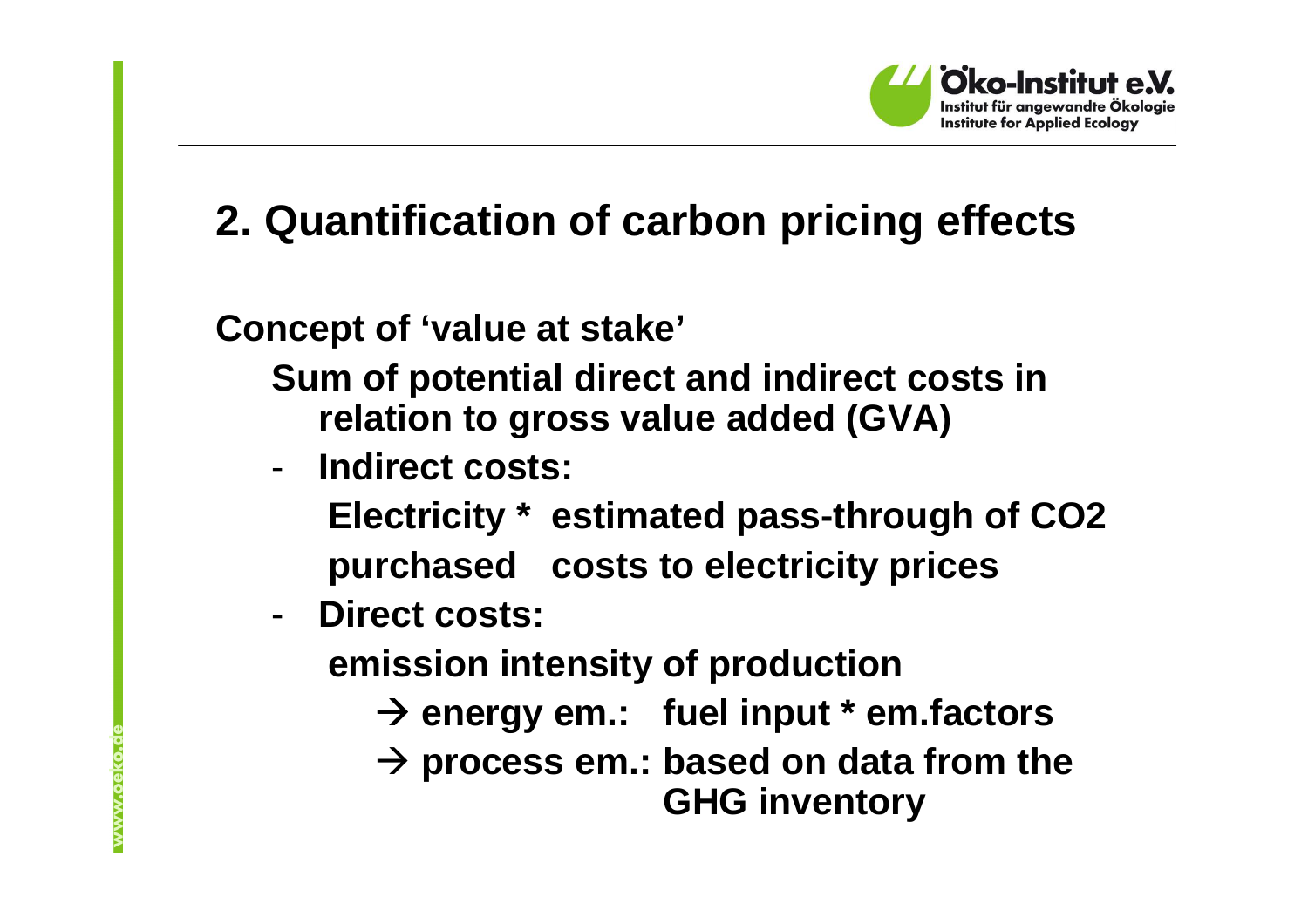



**Note: 20 EUR/t CO2, 19.3 EUR/MWh pass-through in electricitySource: based on Graichen et al. (2008), updated for 2006**

www.oeko.o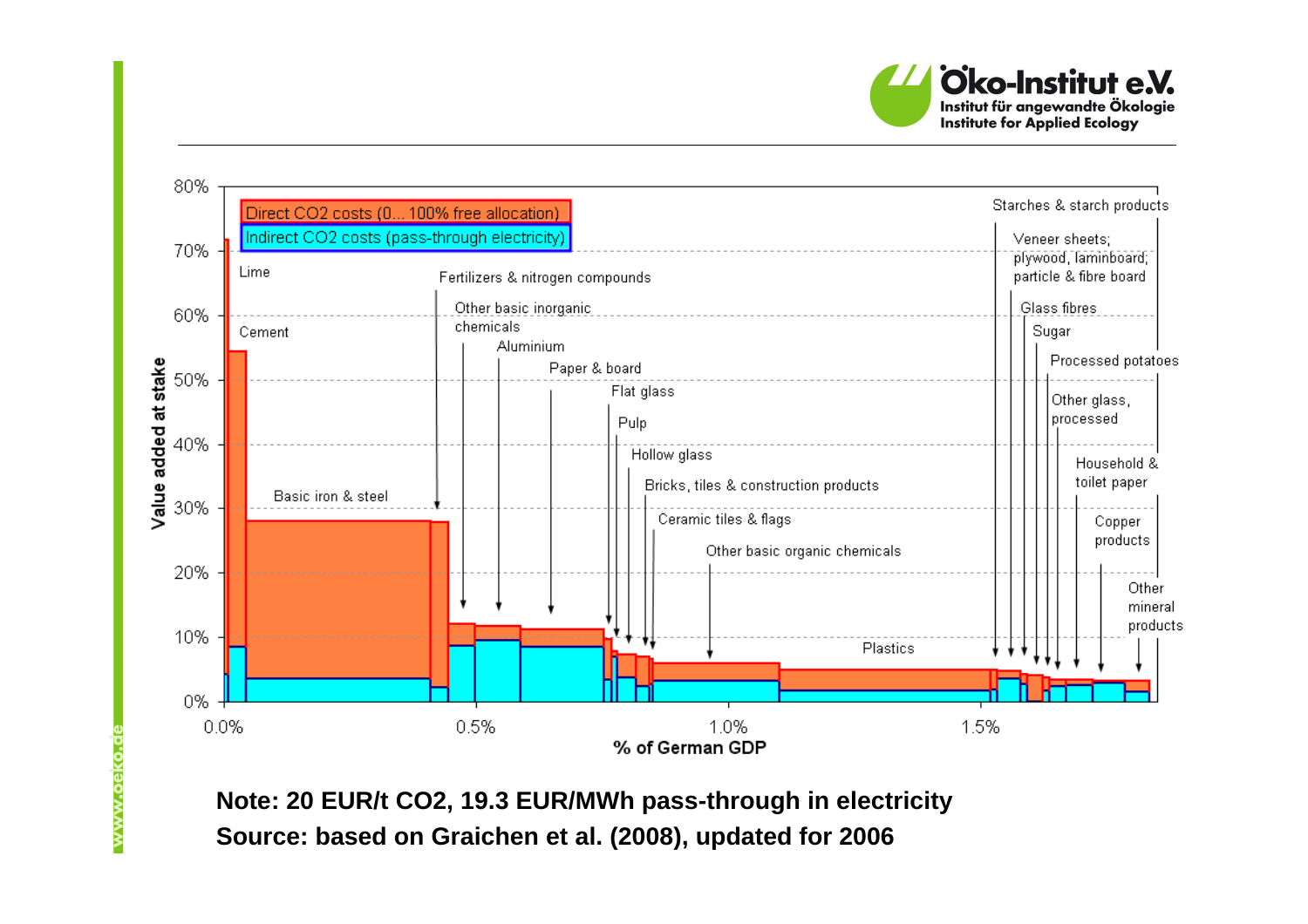



**Source: Hourcade et al. (2008)**

www.oeko.o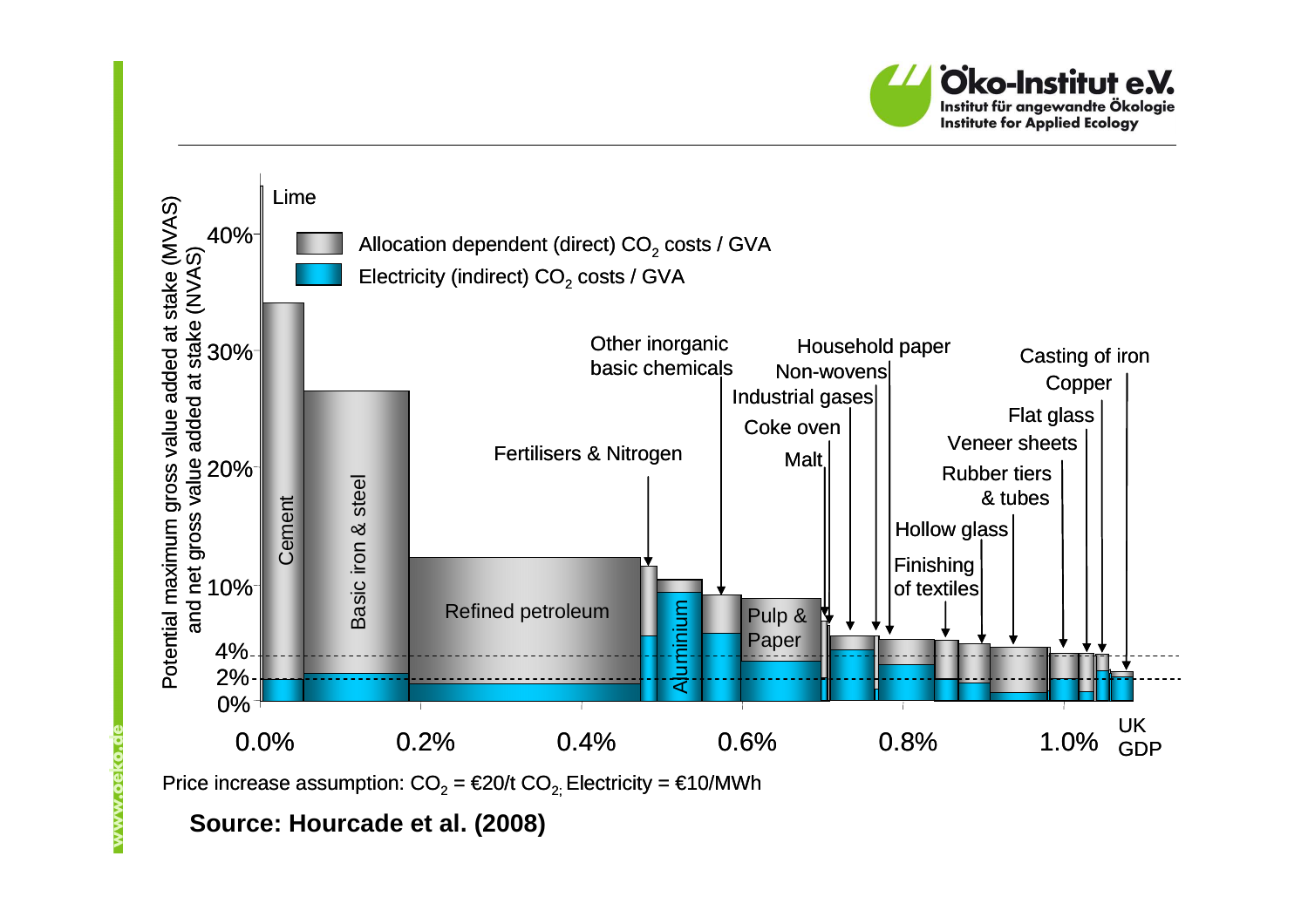



**Source: de Bruyn et al. (2008)**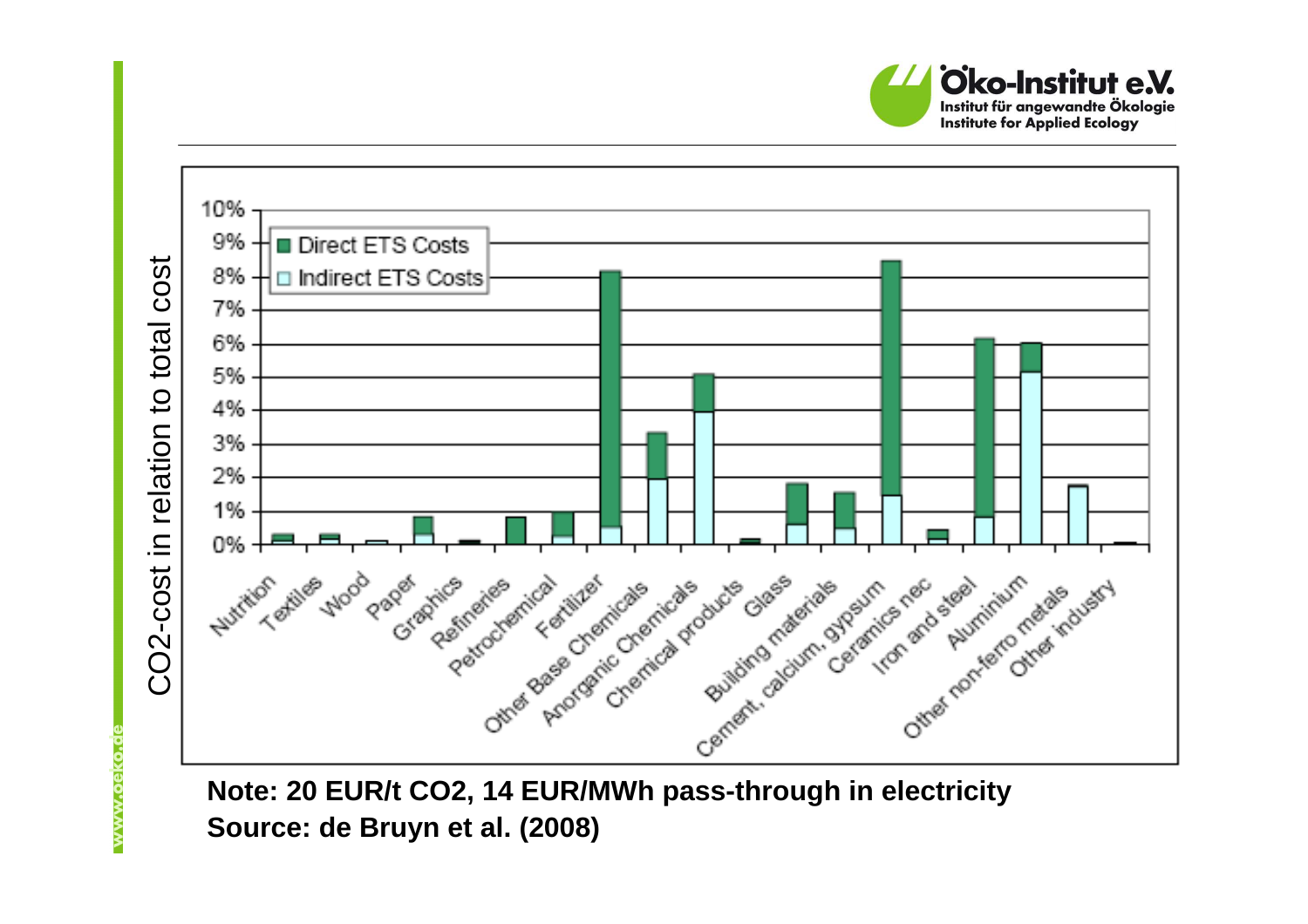

## **3. Quantification of exposure to international competition**

**Concept of trade intensity**

*totalregional regional turnover imports FradeIntensity* =  $\frac{Exports_{\mathit{regional}} + \mathit{imports}}{\mathit{turnover} + \mathit{imports}}$ +=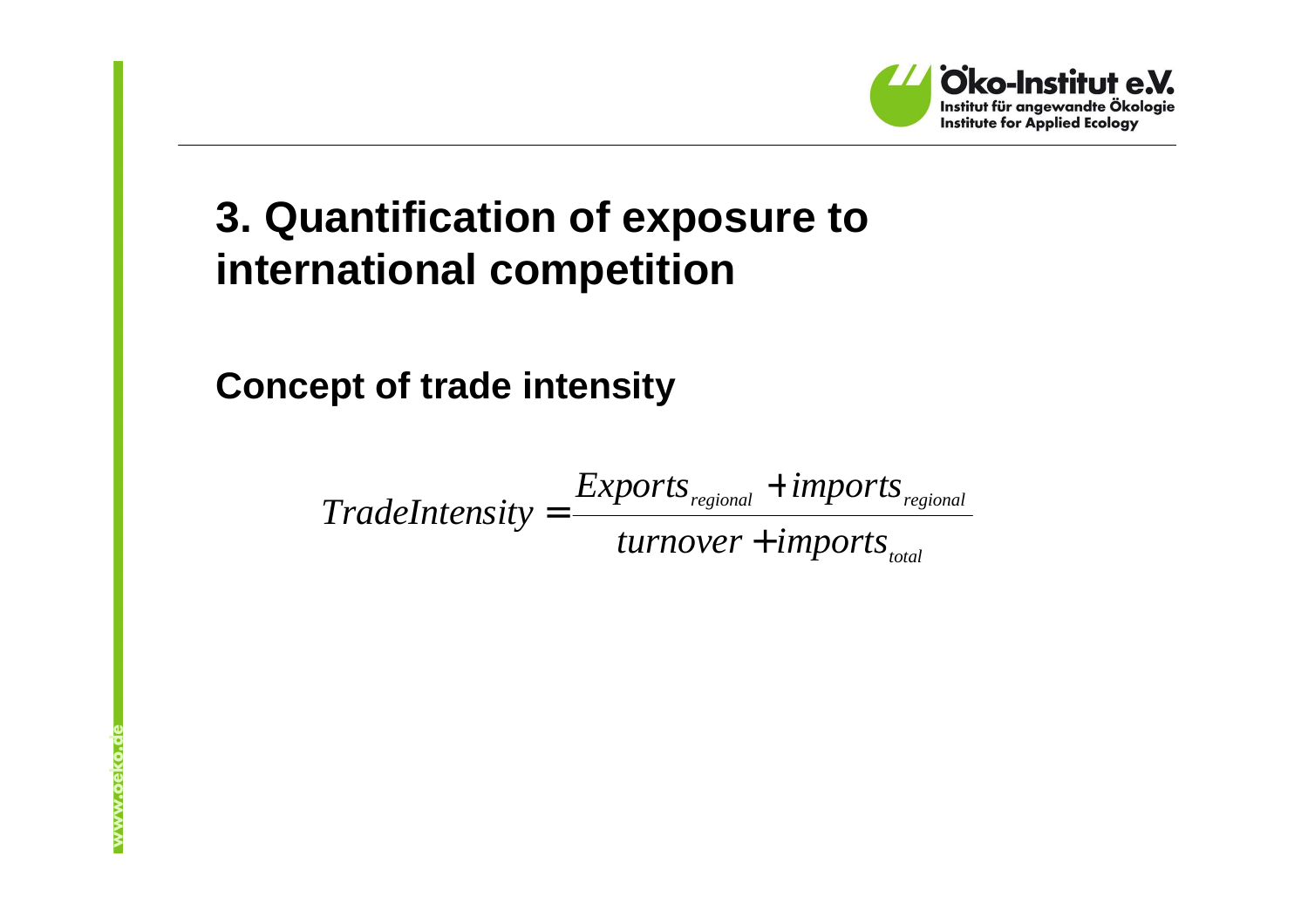



**Source: Graichen et al. (2008), modified & updated for 2006**

www.oeko.c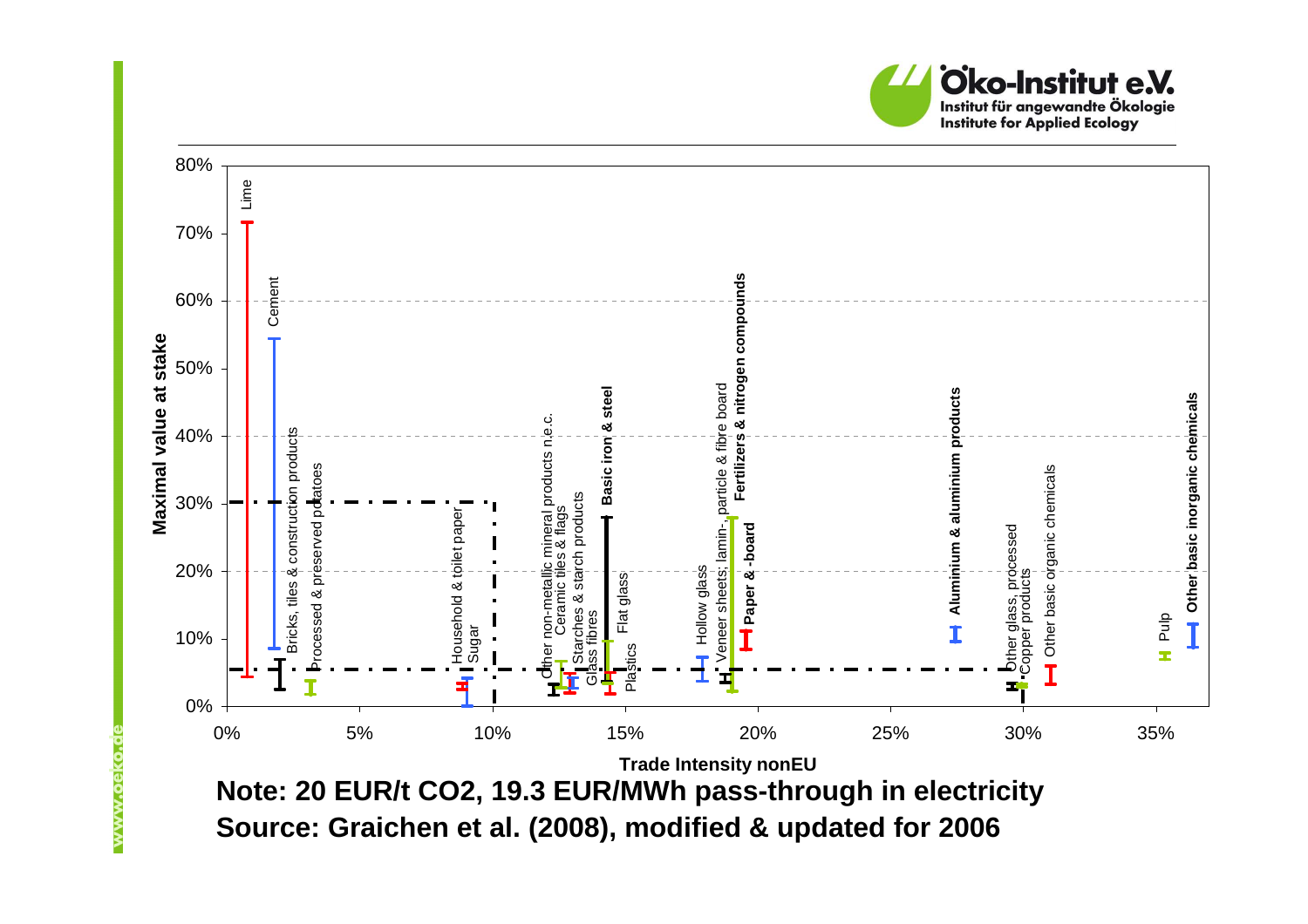

| <b>Sectors in Germany (I)</b>    | Option I<br>$(5\%;10\%)$ | <b>Option II</b><br>$(30\%)$ |
|----------------------------------|--------------------------|------------------------------|
| Fertilizers & nitrogen compounds | MVAS, TI                 |                              |
| Basic iron & steel               | MVAS, TI                 |                              |
| Aluminium & aluminium products   | MVAS, TI                 |                              |
| Paper & -board                   | MVAS, TI                 |                              |
| Other basic inorganic chemicals  | MVAS, TI                 |                              |
| Starches & starch products       | MVAS, TI                 |                              |
| Flat glass                       | MVAS, TI                 |                              |
| Pulp                             | MVAS, TI                 | TΙ                           |
| Other basic organic chemicals    | MVAS, TI                 |                              |
| Ceramic tiles & flags            | MVAS, TI                 |                              |
| Hollow glass                     | MVAS, TI                 |                              |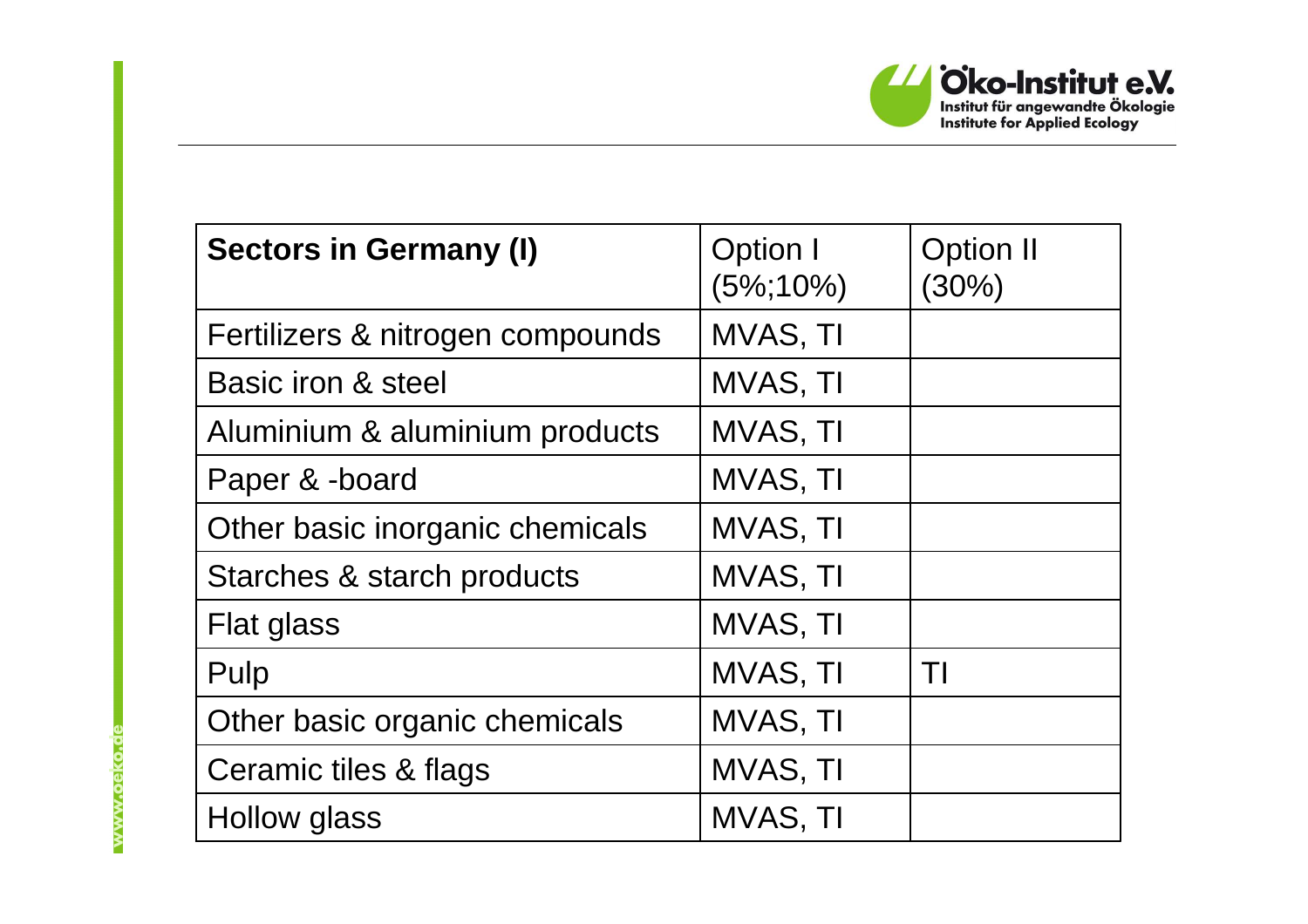

| <b>Sectors in Germany (II)</b>                 | Option I<br>$(5\%;10\%)$ | <b>Option II</b><br>(30%) |
|------------------------------------------------|--------------------------|---------------------------|
| Cement                                         |                          | <b>MVAS</b>               |
| Lime                                           |                          | <b>MVAS</b>               |
| Dyes & pigments                                |                          | TI                        |
| Refractory ceramic goods                       |                          | TI                        |
| Other chemical products n.e.c.                 |                          | TI                        |
| <b>Basic pharmaceutical products</b>           |                          |                           |
| Electronic valves, tubes & other<br>components |                          | TI                        |
| Abrasive products                              |                          | TI                        |
| <b>Technical ceramic wares</b>                 |                          | T                         |
| Aircraft & spacecraft                          |                          |                           |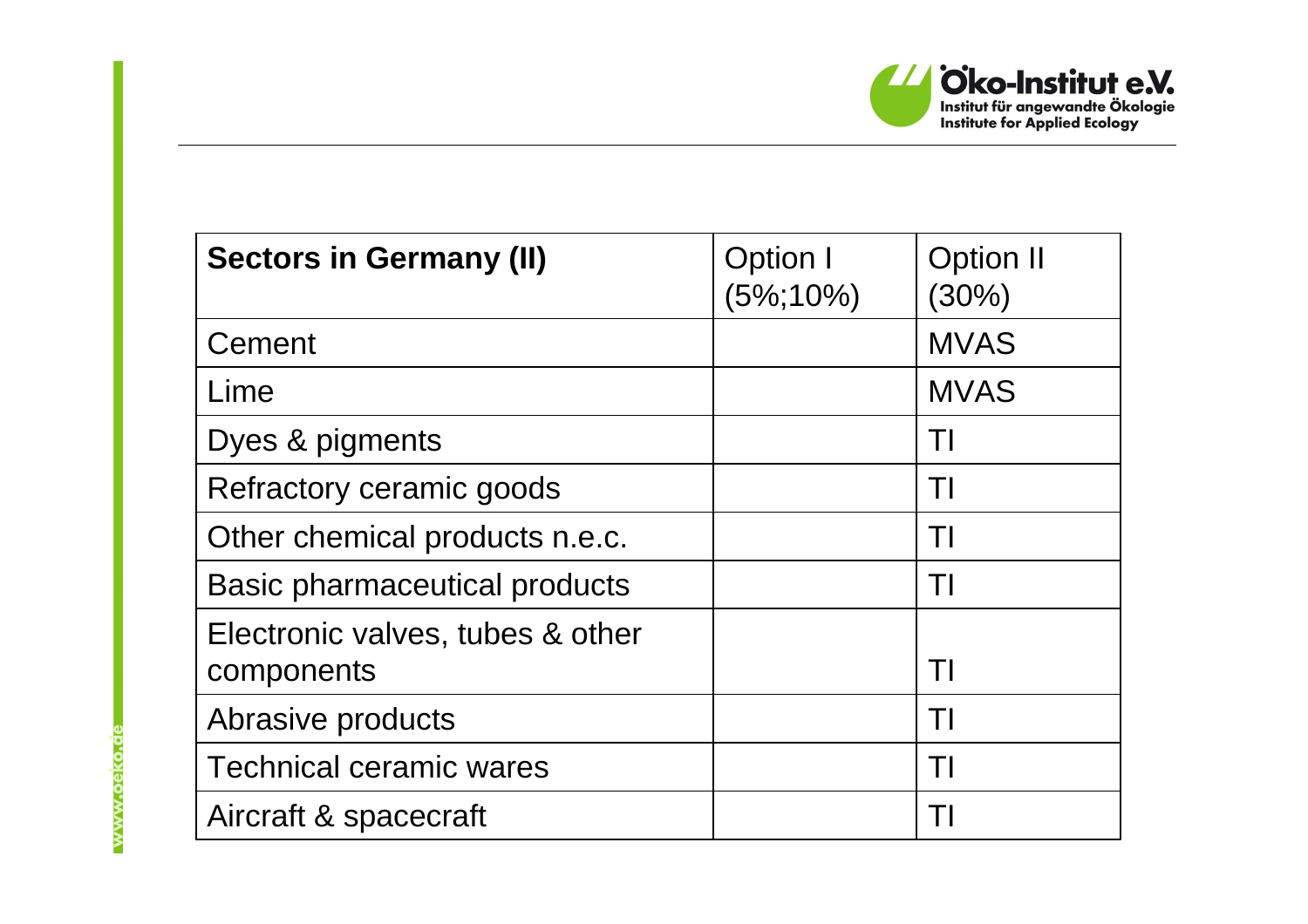

#### **Conclusions (A)**

- -**Comparable studies show similar results**
- **A small number of sectors may be exposed to distortions in competitiveness due to both high value at stake and high trade intensity**
- **Thresholds based on one of the two criteriasonly defines more sectors to be potentially exposed**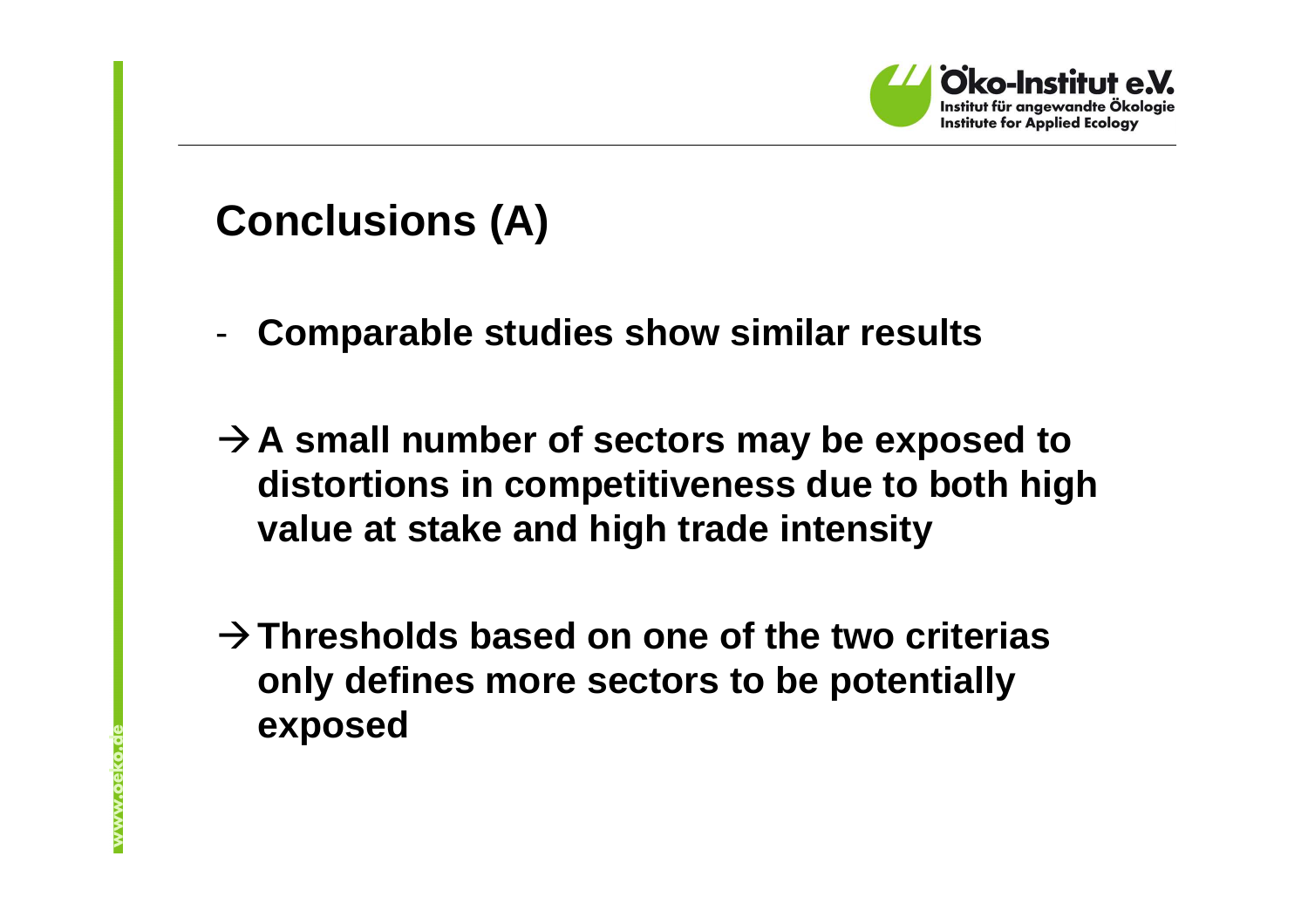

#### **Cost structure analysis**

- $\bullet$  **Breakdown of operational costs analysed as proxy for labour and energy/CO2 intensity**
- $\bullet$ **Many gaps in Eurostat data**
- **Values vary widely between MS**
- **No pattern visible (e.g. a MS with a high share of**  •**personnel costs in all sectors analysed)**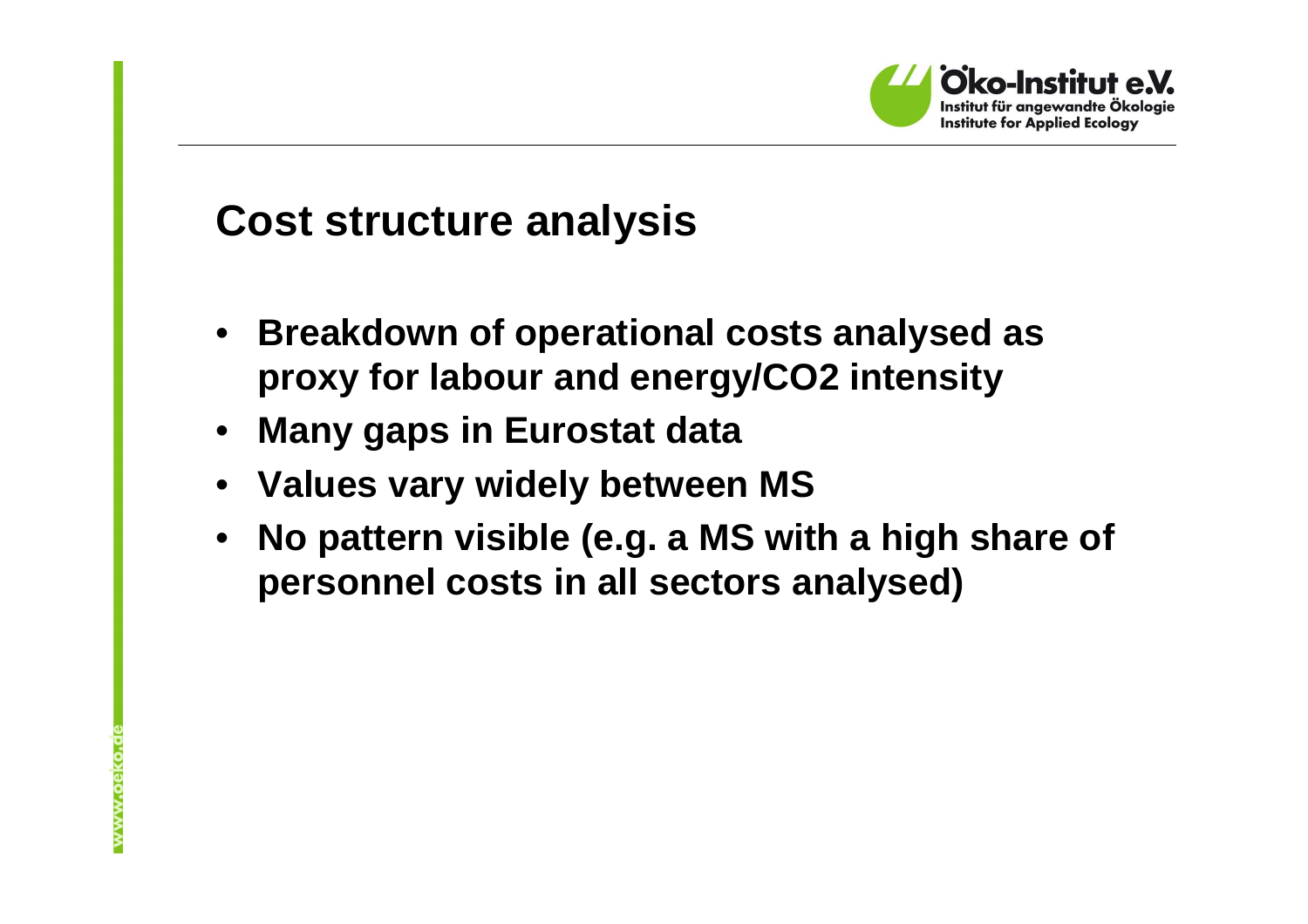

#### **Operational expenditure, basic iron & steel**

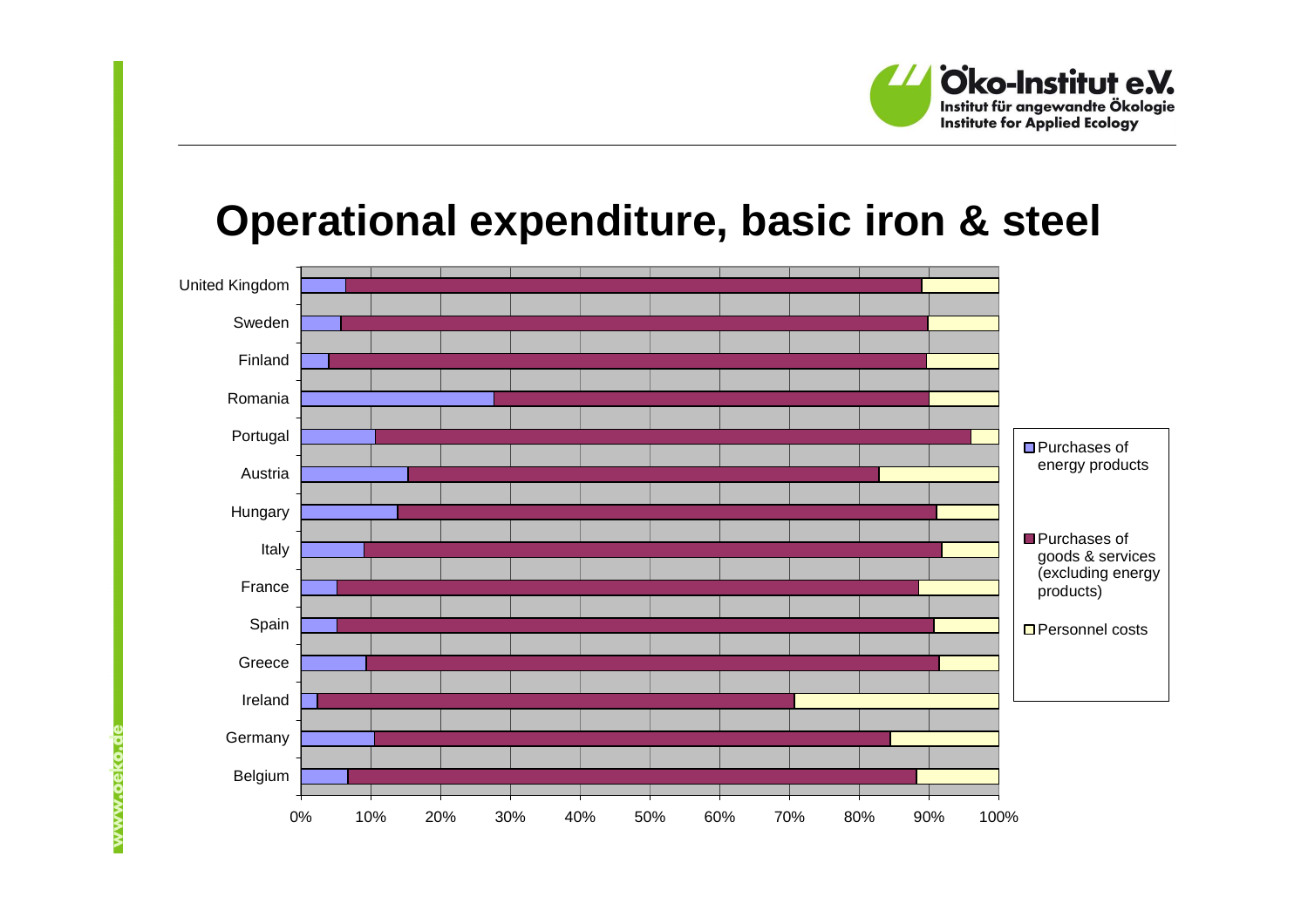

#### **Reasons for differences in breakdown of operational costs**

- • **different recycling ratios & production processes**
- **different efficiencies of plants**
- •**varying prices**
- **different product mix**
- •**Degree of specialization**
- **use of outsourcing or employment agencies**
- **Limited value of analysis, preferably base analysis on physical units than on expenditure**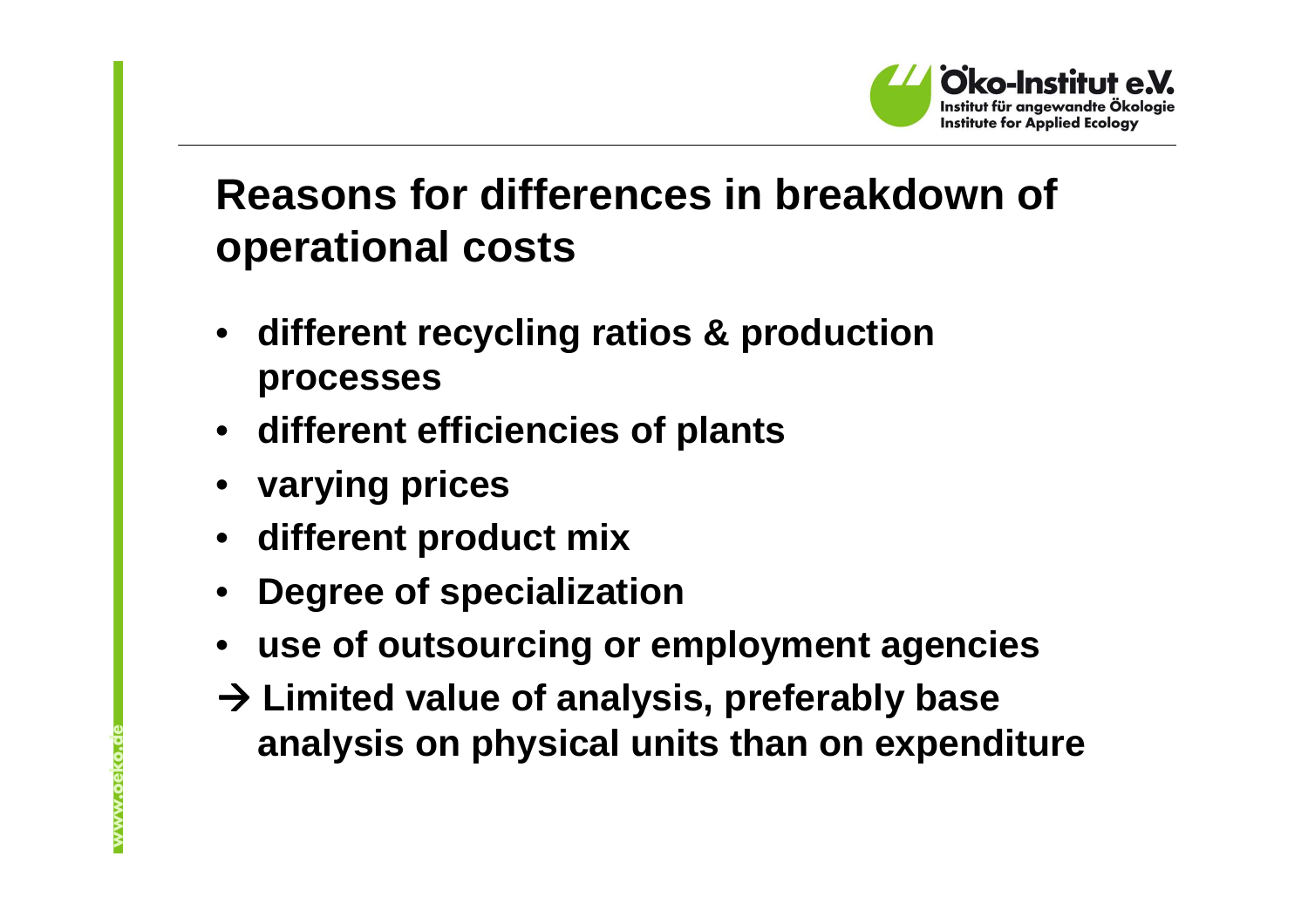#### **4. Trade flow analysis**



#### **Basic iron & steel, top 10 non-EU trading partners of EU-27**

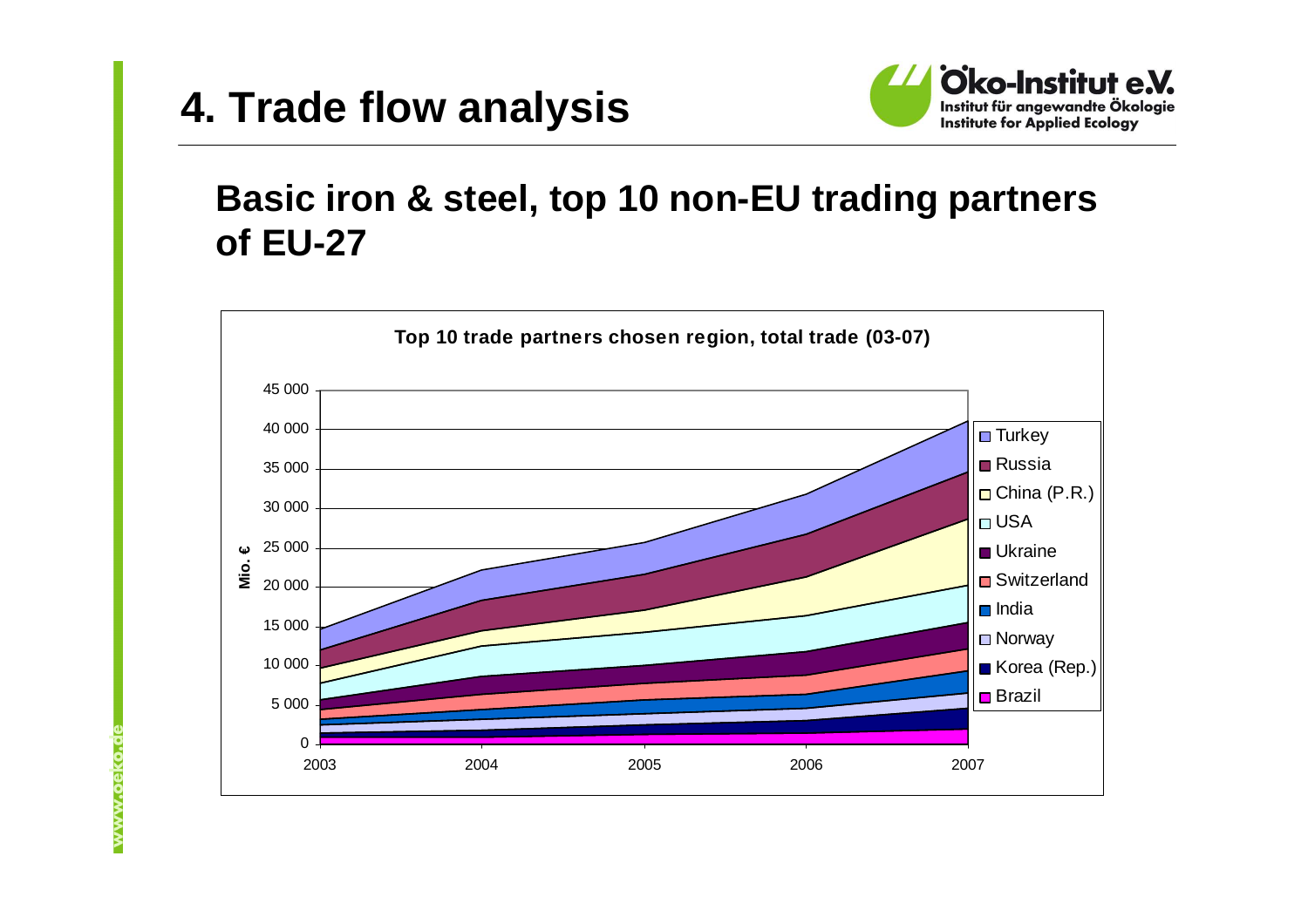

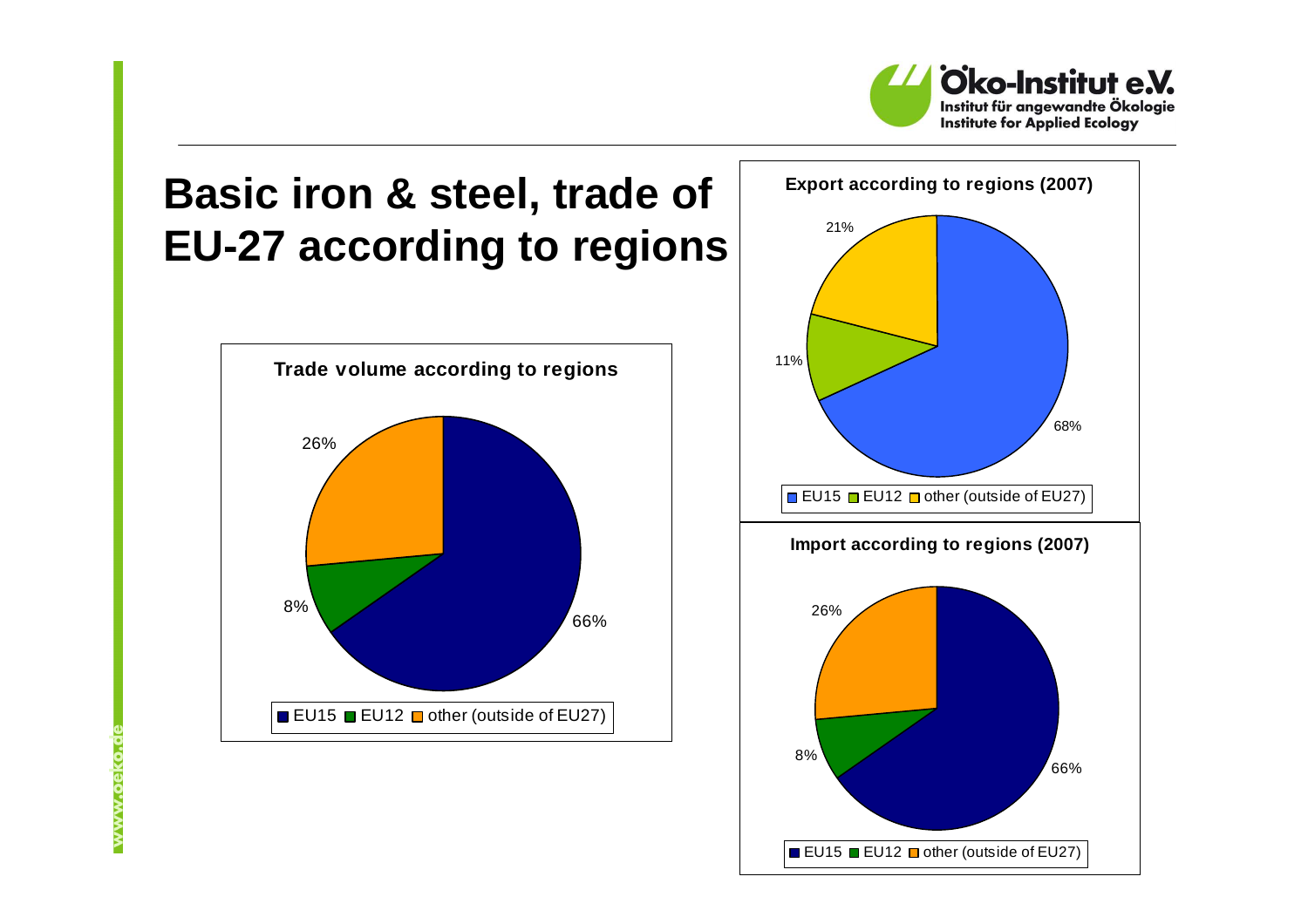

#### **Cement, top non-EU import partners of EU-27**

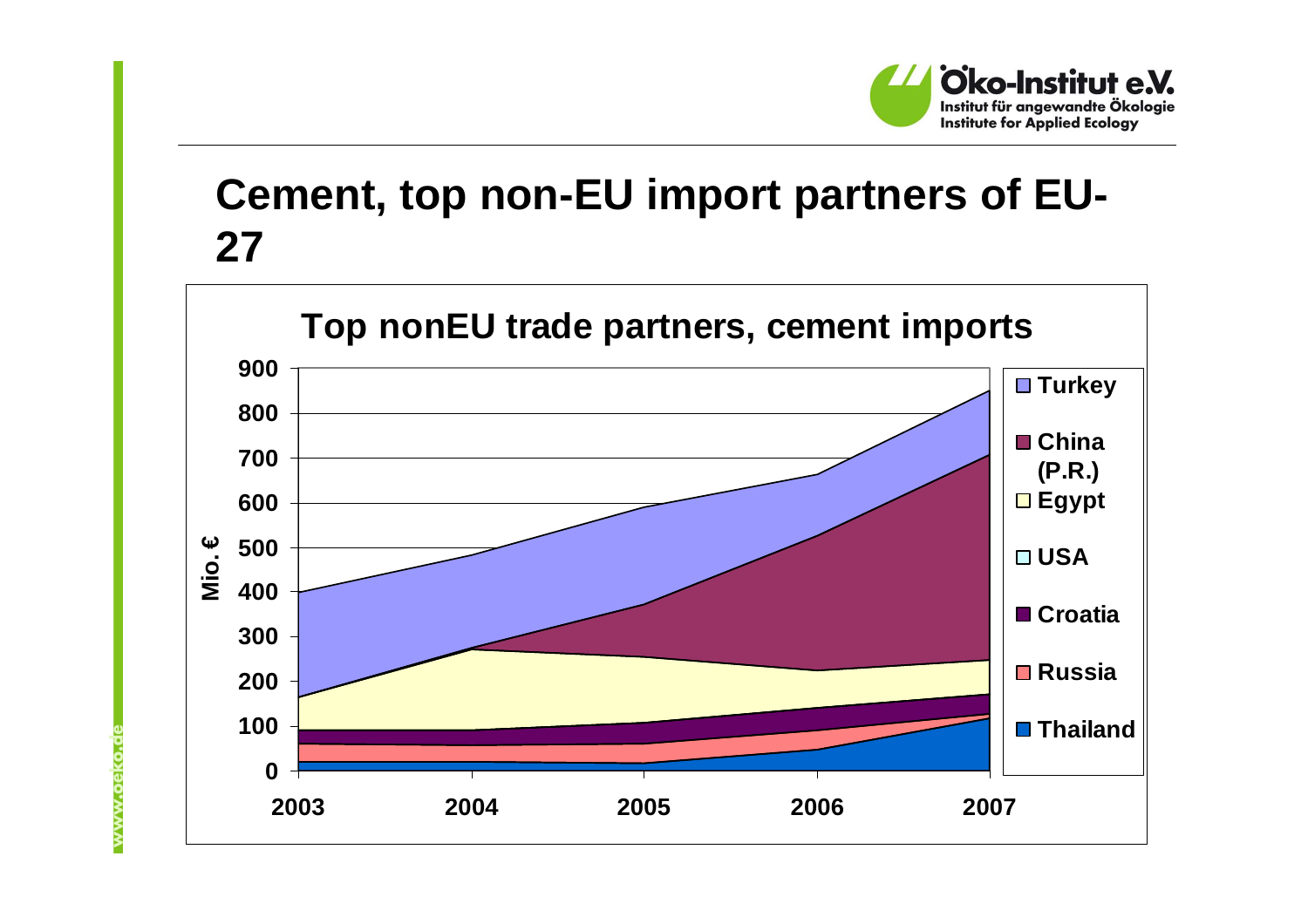

#### **Ranking by trade volume of main trading partners of EU-27**

|                                                      | <b>NACE</b> | <b>USA</b>     | <b>Russia</b>  | China | Norway         | Switzer-<br>land | Turkey |
|------------------------------------------------------|-------------|----------------|----------------|-------|----------------|------------------|--------|
| <b>Aluminium</b>                                     | 27.42       | $\overline{4}$ | $\overline{2}$ | 6     | 1              | 3                |        |
| <b>Basic iron &amp;</b><br>steel and<br>ferro-alloys | 27.10       | $\overline{4}$ | $\overline{2}$ | 3     |                | 6                | 1      |
| <b>Other basic</b><br>inorganic<br>chemicals         | 24.13       | 1              | $\overline{4}$ | 2     | 3              | (7)              |        |
| <b>Fertilizers &amp;</b><br>nitrogen<br>compounds    | 24.15       | 3              | 1              |       | $\overline{2}$ |                  |        |
| Paper &<br>paperboard                                | 21.12       | 1              | 3              | 5     | $\overline{4}$ | $\overline{2}$   | 6      |

**Source: Mohr; Graichen; Schumacher (2009)**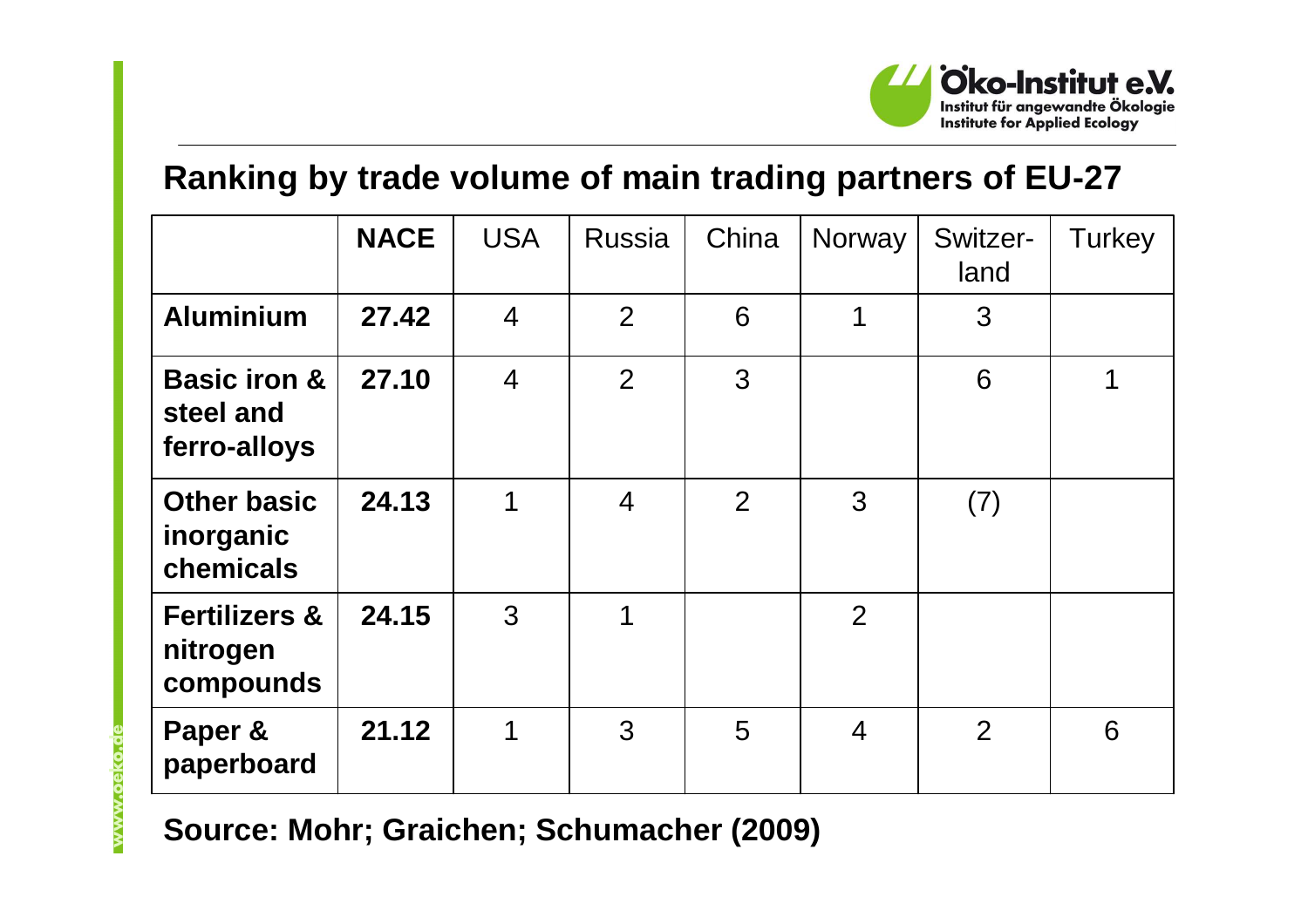

## **Aluminium, import and export volumes of main non-EU trading partners, 2007**

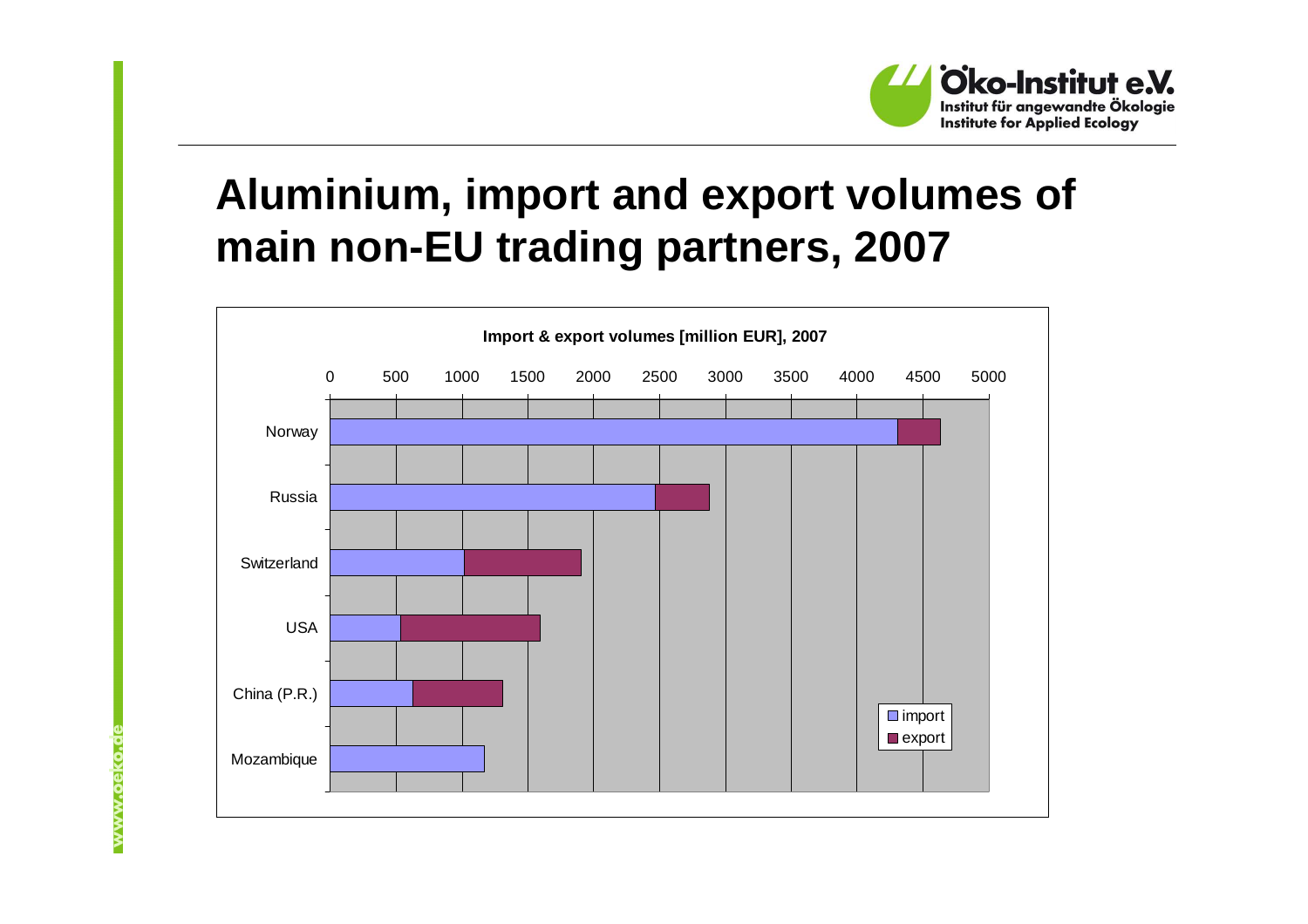

## **Conclusions (B)**

- **Shares of intra-/extra-EU trade have been rather stable (2003-2007)**
- - **Import/export relation of non-EU partners: major change only in basic iron & steel (imports 2003: 44% to 2007: 57%)**
- - **Main trading partners of the EU-27 are similar across the 5 sectors**
- - **Six main trading partners in each sector account for half of non-EU trade**
- **ETS-partners (Norway, Iceland, Liechtenstein) have to be excluded from further analysis**